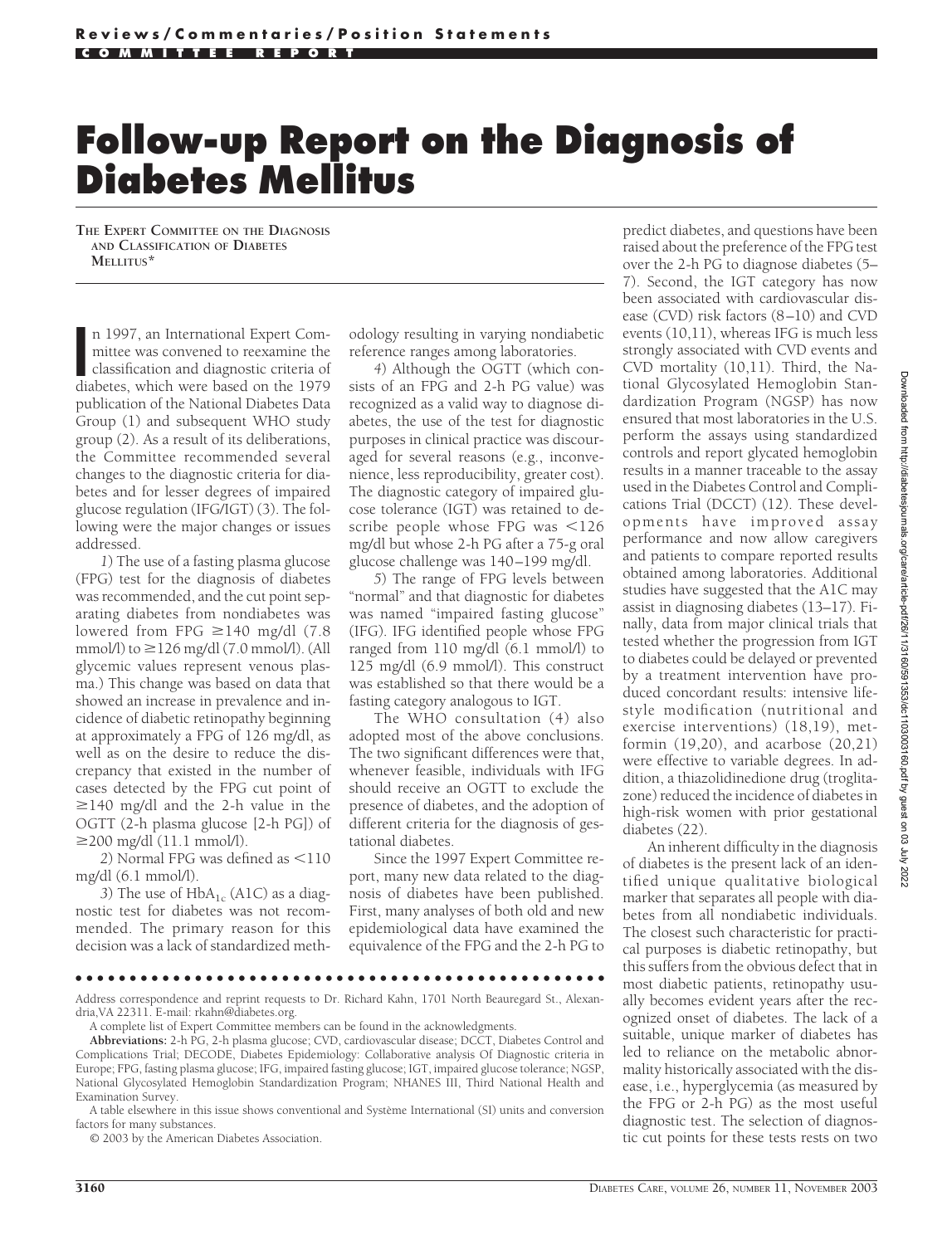observations: the bimodality of the distribution of both glucose values in some populations (23,24), albeit with overlap of normal and diabetic levels, and the ability of FPG and 2-h PG to predict the presence of diabetic retinopathy or the risk of developing it in the future (3).

In light of the new information, a reconstituted International Expert Committee met to evaluate these issues and make revisions to the previous criteria where appropriate. This report summarizes the deliberations.

#### Question 1: Should the cut point of FPG  $\geq$ 126 mg/dl ( $\geq$ 7.0 mmol/l) or the cut point for the 2-h PG of  $\geq 200$ mg/dl (11.1 mmol/l) for the diagnosis of diabetes, or both, be changed?

The diagnostic levels of glucose, both FPG and 2-h PG, are largely predicated on their association with the risk of having or developing retinopathy. Based on the data reviewed in the 1997 report (3), the incidence of retinopathy increases above an FPG of  $\geq$ 126 mg/dl, rather than above 140 mg/dl. Although one recent study (49) suggests that an even lower FPG cut point would be appropriate, in the absence of supporting data from additional populations, no new cut point can be recommended. Similarly, there are no new cogent data favoring a change in the 2-h PG cut point for the diagnosis of diabetes per se. If all-cause mortality or CVD mortality were to be used as the criterion to define a risk threshold, the Diabetes Epidemiology: Collaborative analysis Of Diagnostic criteria in Europe (DECODE) study reports that a 2-h PG of  $\sim$ 180 mg/dl would provide a similar risk cutoff as an FPG of 126 mg/dl (11).

The 2-h criterion of 200 mg/dl identifies a larger fraction of the population as having diabetes than the previous fasting criterion of 140 mg/dl. To eliminate, or at least reduce this discrepancy, the Expert Committee in 1997 recommended lowering the fasting criterion to 126 mg/dl.

It was believed at the time that this change would justify de-emphasizing the OGTT, since some of the individuals previously identifiable only by this test would have fasting values between 126 and 139 mg/dl and would thus be identified by the new fasting criterion. It was also believed at the time that these new recommendations would have a minimal impact on prevalence estimates. The cur-

rent World Health Organization (WHO) criterion for diagnosing diabetes in epidemiological studies is an FPG  $\geq$  126 mg/dl  $(7.0 \text{ mmol/l})$  or a 2-h PG  $\geq$ 200 mg/dl (11.1 mmol/l) in the OGTT (4). Using the 2-h PG criterion, compared with the 1997 ADA criterion of FPG  $\geq$  126 mg/dl alone (5), the average difference in prevalence of diabetes in 16 European populations from eight countries (totaling 26,190 people) was  $+0.5\%$ , with a range of  $-4$  to 13%. Based on the Third National Health and Examination Survey (NHANES III) data discussed in the 1997 Report (3), the difference in prevalence compared with the previous criterion of  $FPG \geq 140$  mg/dl or 2-h PG  $\geq 200$  mg/dl was  $-2.0\%$  (26). Thus, overall, no consistent difference in the prevalence of diabetes across populations has been observed by employing the 1997 FPG criterion.

In the same studies, it was noted that although the FPG criterion of  $\geq 126$ mg/dl and the 2-h PG criterion of  $\geq$ 200 mg/dl sometimes identify the same individuals, they often do not coincide. In the European DECODE study (5), of 1,517 people with diabetes by either criterion alone or by both criteria, only 28% met both criteria. A total of 40% met the fasting criterion only, and 31% met the 2-h PG criterion only. Among those who met the 2-h PG criterion, 51% did not meet the fasting criterion, and 59% of those who met the fasting criterion did not meet the 2-h PG criterion. In the NHANES III study of previously undiagnosed diabetic adults age 40–74, 44% met both the 2-h PG and FPG criteria, 14% met the FPG criterion but not the 2-h PG criterion, and 41% met the 2-h PG criterion alone (27). The discrepancy between the European and U.S. distributions may be explained by the fact that the U.S. study population was more obese and, therefore, more likely to have an elevated FPG and did not include elderly people (age  $\geq$ 75 years)

who are more likely to have an elevated  $2-h$  PG.

The differences in the prevalence of diabetes by one criterion versus the other could be interpreted as indicating that there might be two metabolically distinct early forms of type 2 diabetes. However, the data are too scant to subclassify type 2 diabetes formally into two distinct diseases, based on the use of FPG or 2-h PG. It should be stressed that all these epidemiologic studies are based on a single glucose measurement, while the full criteria for the diagnosis of diabetes require a confirmatory test in asymptomatic subjects. Differences in prevalence by the two different criteria could therefore also result from the large day-to-day variability in the tests. In conclusion, we recommend that the cut points for the diagnosis of diabetes by FPG and 2-h PG should remain as in our 1997 report. (Table 1)

## Question 2: Should the lower limit for IFG be reduced from 110 mg/dl?

The category IFG was introduced to designate the zone between the upper limit of normal FPG and the lower limit of diabetic FPG, much as IGT designates the zone between the upper limit of normal 2-h PG and the lower limit of diabetic 2-h PG. The ideal method of selecting the lower limit of IFG would be the identification of a threshold of FPG at which the risk of a clinical or metabolic outcome rises sharply. Data from Mauritius (28) indicate that such a threshold of FPG does not exist for cardiovascular risk factors, all-cause mortality, or future diabetes. Also, the DECODE study recently reported that there was no glycemic threshold for either FPG or 2-h PG above which mortality increases sharply (11). Both very low and high FPG were associated with an increased risk of death, whereas the 2-h PG was a continuous risk factor for mortality. On the other hand, data

**Table 1—***Diagnostic thresholds for diabetes and lesser degrees of impaired glucose regulation*

|           | <b>Test</b>                                                      |                                        |
|-----------|------------------------------------------------------------------|----------------------------------------|
| Category  | FPG                                                              | $2-h$ PG                               |
| Normal    | $\langle 100 \text{ mg/dl} (\langle 5.6 \text{ mmol/l} \rangle)$ | $\leq$ 140 mg/dl $\leq$ 7.8 mmol/l)    |
| IFG       | $100 - 125$ mg/dl $(5.6 - 6.9$ mmol/l)                           |                                        |
| IGT       |                                                                  | 140–199 mg/dl (7.8–11.0 mmol/l)        |
| Diabetes* | $\geq$ 126 mg/dl ( $\geq$ 7.0 mmol/l)                            | $\geq$ 200 mg/dl ( $\geq$ 11.1 mmol/l) |
|           |                                                                  |                                        |

When both tests are performed, IFG or IGT should be diagnosed only if diabetes is not diagnosed by the other test. \*A diagnosis of diabetes needs to be confirmed on a separate day.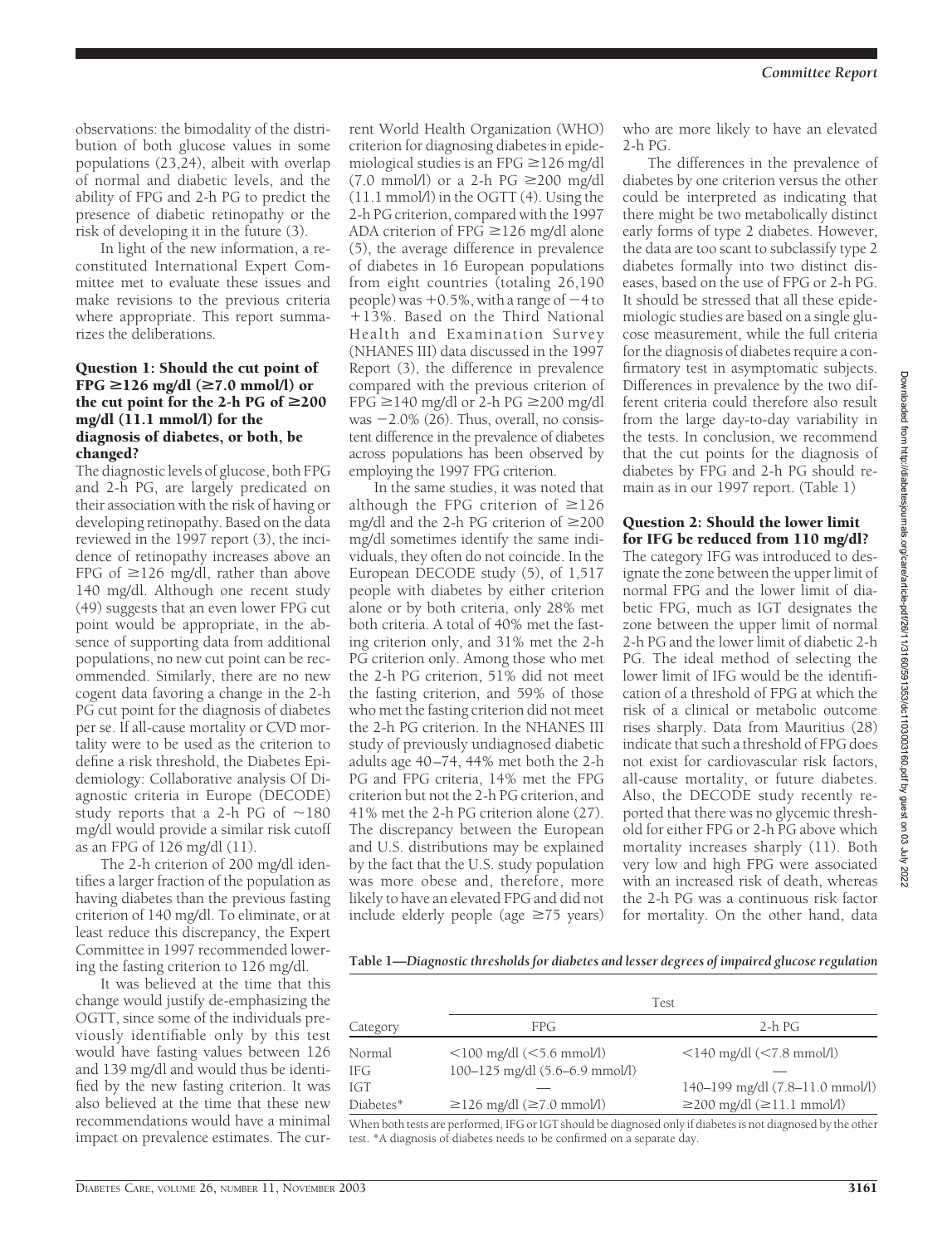from the Pima Indians show that the risk of diabetes does increase markedly at FPG concentrations above  $\sim$  100 mg/dl (26).

Thus, the selection of a lower limit of IFG and 2-h PG is likely to be somewhat arbitrary. The upper limit of normal in the FPG (110 mg/dl) was taken from clinical laboratory experience, although recently a value of 106 mg/dl has been reported to be the upper limit (95th percentile) of the normal range established from measurements made in a large population of apparently healthy people (29,30). The rationale for establishing the intermediate categories of impaired glucose regulation was based on their ability to predict future diabetes. However, as pointed out in the 1997 report (3), the range of FPG values that defines IFG  $(110-125 \text{ mg/dl})$  includes a much lower proportion of the population than is included in the IGT category. This has been confirmed in eight population studies reviewed by Unwin et al. (31). Of those who had IFG and/or IGT, 16% had both, 23% had IFG alone, and 60% had IGT alone (31), with significant age and gender differences among the glucose intolerance categories. Although it may be desirable for IFG and IGT to be equivalent (i.e., to represent similar proportions of the population or even better the same individuals), if the two tests are measuring somewhat different metabolic states, then any discrepancy is not necessarily a "flaw" in one of the tests.

The predictive powers of IFG and IGT alone for development of diabetes over several years are similar in some but not all populations. The sensitivity of IFG as originally defined is less than that of IGT in most populations (31), but the specificity of IFG may be somewhat greater, as was found in a population from Mauritius (28). IGT identifies a larger number of individuals who will ultimately develop diabetes, largely because IGT is more common than IFG in most populations. These differences between the predictive abilities of IFG and IGT were shown, at least among Pima Indians, to be entirely a function of different cut points rather than differences in FPG or 2-h PG as predictive tests (26). When categorized in groups containing equal frequencies of the population, abnormalities of FPG or 2-h PG had the same predictive values for subsequent diabetes (26).

The receiver operator characteristic (32) curve of the ability of various base-

line levels of FPG to predict diabetes, later diagnosed by a FPG  $\geq$  126 mg/dl or 2-h  $PG \geq 200$  mg/dl, have been recently analyzed by the Expert Committee in four populations (data unpublished). The FPG value at the point on the receiver operator characteristic curve closest to the ideal of 100% sensitivity and 100% specificity over the glycemic range of 81–126 mg/dl (4.5–7.0 mmol/l) was 103 mg/dl (5.7 mmol/l) in a Dutch population, 97 mg/dl (5.4 mmol/l) in a Pima Indian population, 94 mg/dl (5.4 mmol/l) in a Mauritius population, and 94 mg/dl (5.2 mmol/l) in a San Antonio population. These values suggest that 110 mg/dl was inappropriately high as a lower limit for IFG. Thus, changing the IFG cut point to 100 mg/dl (5.6 mmol/l) would optimize its sensitivity and specificity for predicting future diabetes. Of course, decreasing the lower limit of IFG will also have the virtue of increasing the proportion of those with IGT who can be identified by a FPG test. In addition, such a change will considerably increase the absolute number of people with IFG and, thereby, affect the relative proportion of people with IFG or IGT.

While the choice of a lower cut point can be made on the basis of the epidemiologic predictive data as described above, other factors that should influence the choice of the cut point are not currently known for IFG. For example, we do not yet know the total benefit or the total cost to an individual who is designated at risk for diabetes by either test, by any criterion. The higher the ratio of benefit to cost, the lower the optimal cut point that should be selected. Inasmuch as most (~80%) of the participants in the Diabetes Prevention Program (19) with IGT also had an FPG of 100–125 mg/dl, an intensive lifestyle intervention may also be beneficial in delaying or preventing diabetes in individuals with IFG by the proposed new definition. However, another much less intensive lifestyle intervention has not been shown to reduce the risk in subjects selected by an FPG criterion alone (33). At the same time, it must be acknowledged that a benefit similar to that shown in the DPP has not yet been proven by a clinical trial for people with FPG of 100–125 mg/dl who do not also have IGT. Finally, it should be noted that the lower cut point of 140 mg/dl that currently defines IGT was itself selected on arbitrary criteria.

In summary, the data we reviewed, on balance, suggest that the cut point for IFG should be reduced from 110 mg/dl to 100 mg/dl, and that IFG should be redefined as an FPG of 100–125 mg/dl (5.6–6.9 mmol/l). We also recommend that the cut point for IGT remain as a 2-h PG value between 140 –199 mg/dl (7.8 –11.0 mmol/l).

### Question 3: Should the  $HbA_{1c}$  (A1C) level be included as a criterion for the diagnosis of diabetes?

Soon after the introduction of the glycohemoglobin assay as an index of glycemia, its use for the diagnosis of diabetes was considered. Measurement of glycohemoglobin (A1C) for this purpose has numerous advantages.

*1*) A1C measures average glycemic levels in a time scale of weeks, whereas plasma glucose varies greatly within any given day and from day to day. Thus, an elevated A1C indicates a chronic state of hyperglycemia, while hyperglycemia as measured by the FPG or 2-h PG may be transitory.

*2*) The patient does not have to fast or otherwise prepare, and a blood sample can be drawn any time of day.

*3*) In reference laboratories, the precision of A1C measurement is similar to the measurement of plasma glucose (29,34).

*4*) A test that can be used to diagnose diabetes and evaluate the results of treatment is an attractive measurement, as compared with our current situation, which calls for using different tests to diagnose the disease and then monitor treatment.

*5*) There is a threshold level of A1C associated with risk for retinopathy, as there is for FPG and 2-h PG (3). A graph showing the risk of diabetic microvascular complications based on A1C levels is superimposable on similar graphs, in which glycemia is expressed by the FPG or 2-h PG levels.

*6*) A recent meta-analysis showed that when using a statistical cut point of 2 SDs above the nondiabetic mean A1C value to diagnose diabetes, as defined by the 2-h PG, a variety of A1C assays had a mean sensitivity of 66% and a specificity of 98%, which compares favorably to the FPG (13).

On the other hand, measurement of A1C for the diagnosis of diabetes still has disadvantages.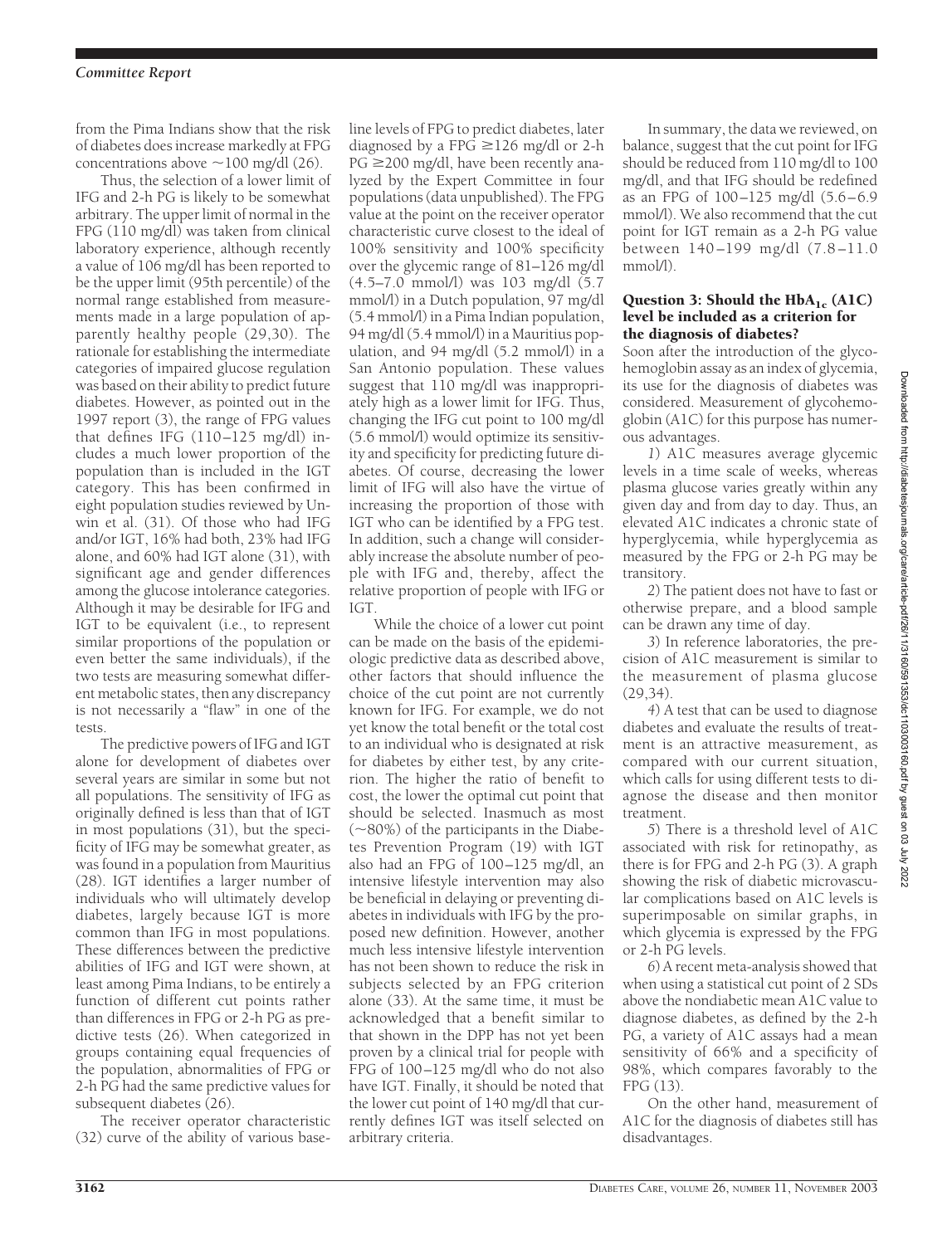*1*) A profusion of assay methods has led to different nondiabetic reference ranges because different glycated hemoglobin fractions have been measured (30). This problem has been reduced in the U.S. because of the efforts of the NGSP. Although the NGSP has succeeded in standardizing  $\sim$ 95% of the laboratories in the U.S., with results certified as "traceable to the DCCT A1C assay," (12) the level of precision and accuracy of the A1C test may still not be sufficient in all laboratories to allow the assay to be used to diagnose diabetes. Moreover, in many countries, A1C assays are not widely available and no A1C standardization program has even begun. Newer methods for measuring A1C by mass spectrometry, although not practical for clinical use, have the potential to provide better standardization across all A1C assays.

*2*) A chemical preparation to create uniform calibration standards has only recently been established (30). This preparation however has not yet been widely adopted.

*3*) A1C values may be affected by other conditions (e.g., hemoglobinopathy, pregnancy, uremia, blood transfusion, and hemolytic anemia), and depending on the laboratory method used, this may confound the diagnosis of diabetes.

On balance, therefore, it seems best to continue to use the A1C test as a monitor for the effectiveness of glycemic therapy and as an indicator for when therapy needs to be modified. In conclusion, the Committee believes that it is still premature to add A1C to the group of tests used for the definitive diagnosis of diabetes.

#### Question 4: What is the value of the 2-h PG in addition to the FPG?

In the 1997 report, we indicated that "although the OGTT is an acceptable diagnostic test. . . it is not recommended for routine use" (3). This statement resulted in reports expressing concern that many individuals who would have been diagnosed only by the 2-h PG would now be missed. Other reports noted that the 2-h PG is superior to the FPG because it would detect individuals at increased risk for CVD and that these individuals would not be identified by the FPG (31). In addition, several major studies have now documented the ability to prevent or delay the onset of diabetes in individuals with IGT, only identifiable by definition

using an OGTT. Thus, we now have several potential reasons to do a test of glycemia: to either diagnose diabetes or impaired glucose regulation or to indicate increased risk for CVD. The question arises: which test of hyperglycemia, the FPG or 2-h PG, is most appropriate?

We think it helpful to frame the following discussion of diabetes tests on the basis of generic criteria that one might use for choosing any diagnostic tests. *1*) Are the tests measuring an important feature of the disease in question? *2*) What are the relative advantages and disadvantages of the tests to detect the condition in question? 3) What are the comparative features of the tests insofar as ease of use, reproducibility of results, and cost to perform? *4*) What are the adverse consequences in terms of any "lost opportunity" if one test versus the other is used?

## How does the FPG or 2-h OGTT relate to the condition to be detected?

The FPG and 2-h PG are both single point-in-time measures of glycemia. Both are associated with adverse outcomes that result from chronic hyperglycemia. Although they are not entirely interchangeable, since the FPG alone does not always detect people with IGT and the 2-h PG does not always detect people with IFG, both tests are useful in terms of their ability to detect hyperglycemia and the consequences of disordered glucose metabolism.

## What are their relative advantages and disadvantages?

A discussion of the sensitivity and specificity of a test mandates comparison to some objective "gold standard." In this regard, the FPG test is compromised since it is usually compared with the 2-h PG, which has de facto been considered the "gold standard." By this standard, the FPG has, of course, less sensitivity. The OGTT was originally designed to detect an abnormality in glucose metabolism in patients with normal FPG levels by perturbing homeostasis with a glucose challenge. The 2-h PG result from the OGTT subsequently became a convenient way to detect glycemic abnormalities in individuals, even when they were tested in a nonfasting state. Early studies took advantage of the combination of the greater metabolic sensitivity of the OGTT with the conveniences of measuring

plasma glucose at a postchallenge standard time point at any time of day. The results of these studies led to the ascendancy of the 2-h PG as the "gold standard test." However, if in the early studies only fasting values had been reported, and the FPG test was viewed as the "gold standard," then attention today would likely be focused on the decreased sensitivity and specificity of the 2-h PG to detect diabetes (i.e., some people meeting FPG criteria for diabetes would be missed by the 2-h PG alone, and some people nondiabetic by FPG would be "falsely" diagnosed by the 2-h PG).

Neither the FPG nor 2-h PG cut point denotes end-organ damage per se. Rather, they indicate future risk for microvascular and perhaps macrovascular complications (35–42,49). Indeed, there is a superimposable, continuous relationship between the fasting and 2-h values and the risk of diabetic microvascular complications above a threshold for each (3,49).

By lowering the cut point for IFG (as recommended above), the IFG population will now include a greater percentage of individuals who also have IGT ( $\sim$ 30% of those with IFG will have IGT). Of note, even with an IFG cut point of 100 mg/dl, there will be individuals who have IFG but not IGT and vice versa. The clinical significance of either discrepancy is not completely known, but each condition, even in the absence of the other, is a risk factor for subsequent diabetes.

Most (25,42–48), but not all (39,49– 52), longitudinal observational studies have reported that an elevated 2-h PG value (but below that diagnostic of diabetes) is a better predictor of all-cause mortality or CVD morbidity/mortality than an elevated FPG value. From that finding, it is inferred that the 2-h PG value is a better test to employ for the diagnosis of diabetes or impaired glucose regulation. All of the studies, however, have one or more of the following shortcomings that make it difficult to conclude that the 2-h PG is the better test.

First, in many reports, the ability of FPG and 2-h PG to predict CVD and total mortality was evaluated using categorical groupings, e.g., those with or without IFG were compared with those with IGT, rather than studying the predictive power of each test over the entire range of its possible values. The categorical analyses affect the comparison between the tests because, for example, the "window" of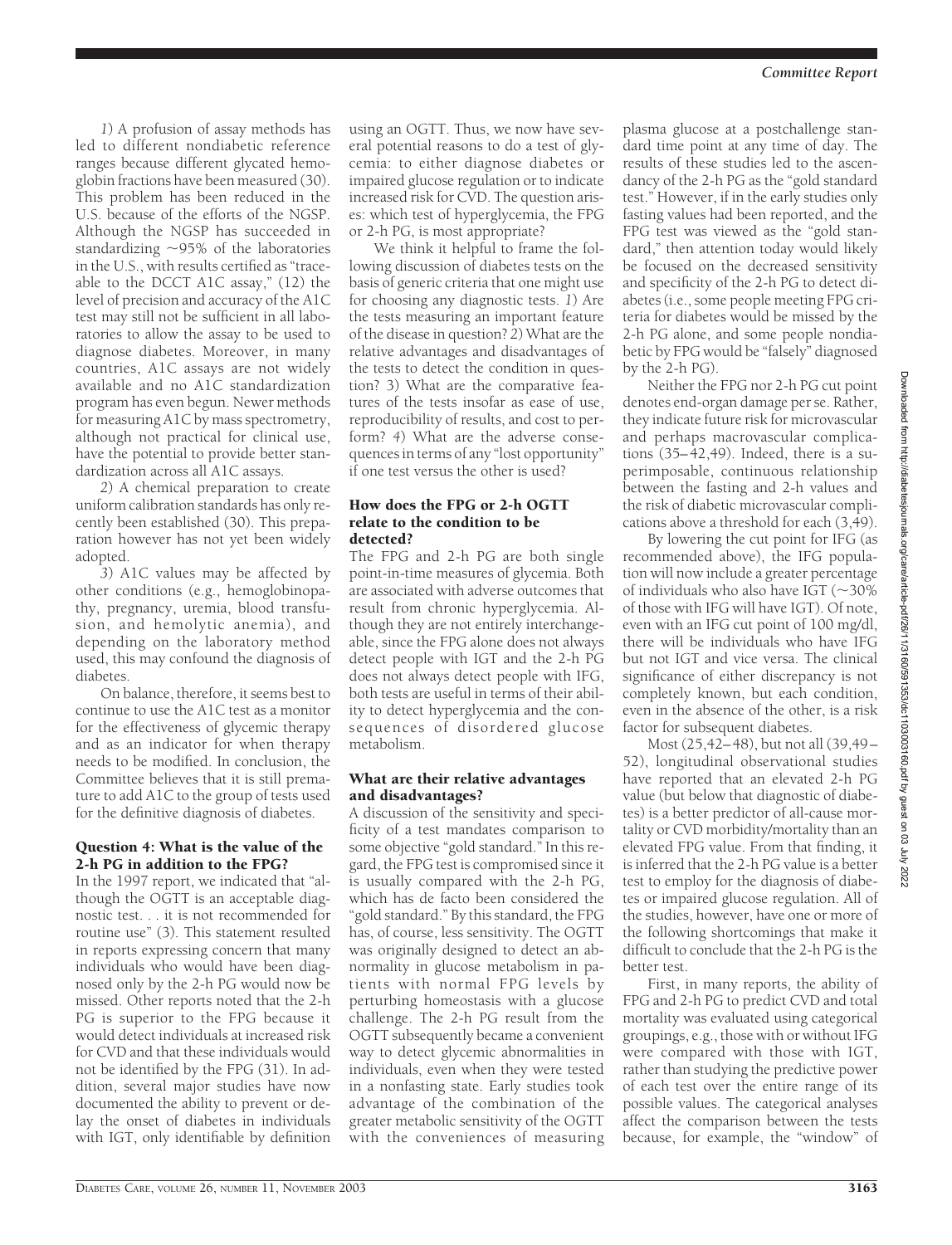#### *Committee Report*

plasma glucose (in mg/dl) is much larger for IGT than it is for IFG. However, in some studies, the 2-h PG was better than the FPG for predicting mortality across the range of plasma glucose values.

Second, in none of the studies was the relationship between IFG and IGT and the incident adverse outcome adjusted for incident diabetes that may have already occurred first during the follow-up period. Thus, it is unclear to what extent the development of diabetes (or other CVD risk factors that developed during followup, such as hypertension) influenced the end point adverse outcome. This shortcoming may be important, since in longitudinal analyses (49,53), only individuals who progressed from NGT or IGT to diabetes during follow up had increased allcause and CVD mortality compared with those who did not progress to diabetes. Therefore, IGT and IFG per se may not be the causative factor for CVD, but rather they are risk factors for developing diabetes, which is then associated in some fashion with the pathogenesis of CVD.

Third, although these cohort studies generally performed baseline adjustments for numerous well-known CVD risk factors, none adjusted for all known CVD risk factors or for recently recognized causal/associative factors such as plasminogen activator inhibitor 1 or C-reactive protein. This is an important consideration because two recent studies found that the 2-h PG added relatively little (51) or nothing (52) for identifying CVD risk if other traditional risk factors were considered, although this has not been a consistent finding (45).

Even if there is an independent relationship between IFG or IGT and allcause or CVD related outcomes, there is incomplete evidence that a glycemic intervention benefits patients by preventing CVD. In most of the diabetes prevention trials (18–20), the participants were not followed long enough to determine whether any clinical outcome was affected. In the UKPDS (U.K. Prospective Diabetes Study) (54), the evidence was inconclusive that lowering glucose per se in people with diabetes will favorably impact macrovascular disease. Alternatively, a recent secondary analysis of the data from the STOP-IDDM trial indicated that IGT subjects (most of whom also had IFG or diabetes by FPG criteria) had a significantly reduced risk of CVD (55). However, since acarbose is also associated with

a significant reduction in body weight, blood pressure, and triglyceride levels, the drug may be exerting a CVD benefit by a mechanism other than through its glucose-lowering effect per se. In addition, the secondary analysis may be confounded by some study design factors and limitations in the statistical analysis, as the authors acknowledged. Thus, although there is growing evidence that glucose lowering in patients with impaired glucose regulation may reduce CVD, a definitive clinical study is needed before such a treatment recommendation can be made.

In some patients, a 2-h PG value diagnostic of diabetes in an individual with a normal FPG or IFG might trigger pharmacologic glucose-lowering therapy. However, in the vast majority of these patients, the pretreatment A1C level will be  $<$  6.5% (56), and the extent to which such patients would benefit from such drug therapy is not known. On the other hand, a 2-h PG value diagnostic of diabetes mandates lower blood pressure and lipid goals compared with nondiabetic individuals (57), although no clinical trial has focused specifically on the benefits of treating such patients to these targets. Among individuals with IFG, there will be some in whom the 2-h PG, if performed, will identify diabetes. Thus, performing a 2-h PG might be considered in subjects with IFG, as recommended by the WHO consultation (4).

Much has been written on the pathogenesis of diabetes (58–61), with considerable data indicating that resistance to insulin action in peripheral tissues is an early feature, followed by or simultaneous with progressive  $\beta$ -cell dysfunction. Both ultimately contribute to the development of diabetes. It has been suggested that insulin resistance and/or compensatory hyperinsulinemia convey an elevated risk of CVD (62,63). If this proves to be true, and an elevated 2-h PG is a marker for earlystage insulin resistance, it might be useful to identify individuals at particularly high risk for CVD who might then benefit from intervention. However, other parameters related to the metabolic syndrome (64– 67) may be more relevant to CVD risk, and here too, we do not as yet have clinical trial evidence showing that lowering insulin resistance per se in those with IGT, or even in those with diabetes, actually reduces CVD events.

In summary, there are reasons why a 2-h PG might be the preferred test for the added information it may provide. However, questions still remain regarding the ultimate clinical impact or value of detecting diabetes or IGT when the FPG is normal. These uncertainties have led to opposing editorial positions (68,69) on which test to use. The evidence still precludes definitively declaring either test more advantageous than the other.

## What other features are related to either test?

The measurement of FPG is less expensive and less intrusive than the 2-h PG. Although both tests require overnight fasting for at least 8 h, the 2-h PG frequently results in an extended office visit for the patient, potentially resulting in more lost wages or an inability to engage in other desired activities. A minority of patients cannot tolerate the glucose challenge drink, making the results of the test uninterpretable because the full glucose load was not ingested. On the other hand, some patients will not have actually fasted, potentially resulting in a falsely elevated FPG, whereas the impact of nonfasting on the 2-h PG value may be less.

The FPG test is more reproducible than the 2-h PG. The day-to-day intraindividual coefficients of variation range from 6.4 to 11.4% for FPG and 14.3 to 16.7% for the 2-h PG (70–73). In addition, the overall test retest reproducibility using the OGTT is unsatisfactory (74). The San Antonio group (75) reported that patients diagnosed with diabetes exclusively on the basis of the 2-h PG were five times more likely to revert to nondiabetic status after 7–8 years of follow-up than those meeting the 126 mg/dl FPG diagnostic criteria. In the Paris Prospective Study (76), 72% of those in whom diabetes was diagnosed by the 2-h PG value alone reverted to nondiabetic status after 30 months of follow-up compared with 42% of the patients diagnosed with diabetes by FPG. Thus, the FPG test is more reliable (at least for the diagnosis of diabetes) and less costly than the 2-h PG.

#### Is there a "lost opportunity" by doing one test versus the other?

Is there evidence that choosing the "wrong" test will have adverse consequences? If individuals who develop abnormalities of one glucose test (FPG or 2-h PG) eventually develop an abnormal value in the other, then the only disadvantage of restricting testing to a single glu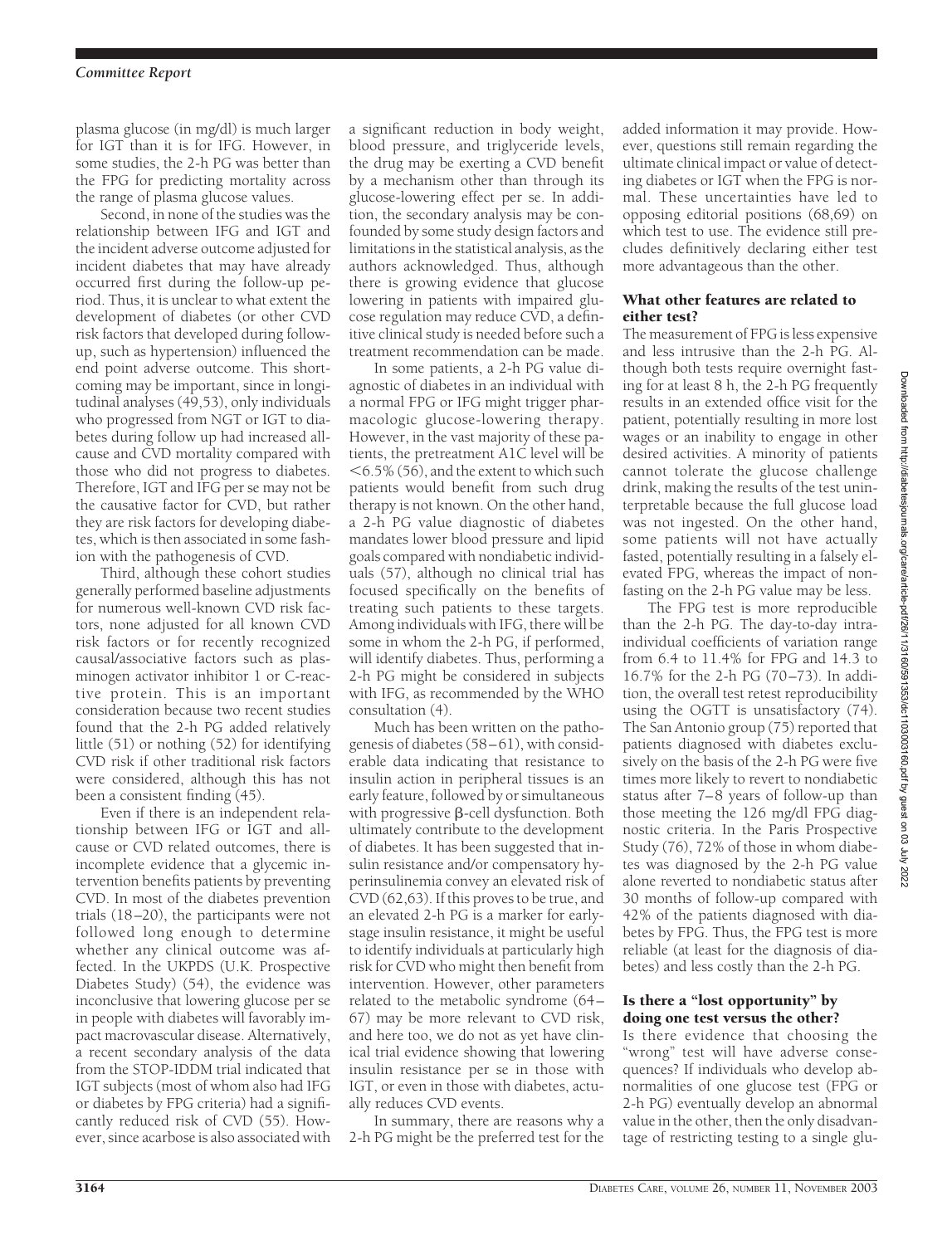cose test is delayed diagnosis for those in whom the "wrong" test was chosen. At present, there is no evidence that such delayed diagnosis is critical. Conversely, it may be true that some or many individuals with diabetes by 2-h PG or FPG will never develop diabetes as measured by the other test. In that case, the diagnosis of diabetes by either test might be worthwhile. For either scenario, we have no data to inform our choice of test. The OGTT offers the obvious advantage that a FPG and 2-h PG are both measured, whereas when measuring FPG alone, no information about the 2-h PG value is known. As previously noted (11), allcause mortality is increased in people with normal FPG but who are diabetic based on the 2-h PG; however, it is not known whether treating this state of asymptomatic diabetes will in fact reduce mortality.

#### Is it possible to identify people likely to have IFG/IGT using other characteristics?

Models to predict prevalent IGT, incident diabetes, or CVD without employing a measure of glucose intolerance (52,77– 80) have been developed. Some of the models have excluded any measurement of glycemia (78–80), while others have included FPG (52,77). Such models are invariably more effective in the population from which they were derived than in independent confirmation datasets from other populations. In those few studies where the model was derived from one population and tested in another (78,79), it did not perform sufficiently well to obviate the need for blood glucose testing. Although these models hold promise, confirmatory independent testing across various populations must be performed in order to demonstrate sufficient utility for their widespread use.

In summary, there is currently inadequate clinical evidence that either test is superior. Given the methodological features of the FPG test, it remains the test of choice in clinical practice where cost, convenience, and reproducibility are important considerations. For research studies or in clinical situations in which it is important, to the extent possible, to rule in or out every case of diabetes or every case of IFG/IGT, the FPG and 2-h PG should be performed. It is important to keep in mind that confirmatory testing is recommended to diagnose diabetes.

## **Conclusions**

Based on the data that have appeared in the literature since the 1997 Expert Committee report, we recommend that the criteria to diagnose diabetes should remain as previously defined. However, the lower cut point defining IFG should be reduced from  $\geq$ 110 mg/dl to  $\geq$ 100 mg/dl ( $\geq$ 5.6 mmol/l). Thus, "normal" would now be defined as a FPG  $<$  100 mg/dl. The revised thresholds are shown in Table 1. In addition, the Committee concludes that the FPG and 2-h PG (but not the A1C test) remain the tests of choice for the diagnosis of both their respective impaired states, as well as for the diagnosis of diabetes. There are arguments in favor of either test. The 2-h PG, because of the currently defined cut points for diabetes, is a more sensitive assay in most populations. But the FPG is more reproducible, less costly, and likely to be more convenient.

There are obviously many aspects regarding the specific measurements of glycemia that are still unclear. Further research is needed to improve our understanding and approach toward detecting IFG, IGT, or diabetes. For example, more work needs to be done to standardize the A1C assay worldwide, so that this measure could be routinely employed for diagnosing diabetes. Second, we need to better understand the pathophysiology and risks associated with IFG and IGT. Do they represent distinct metabolic abnormalities or to what extent are they part of a continuum? What are the true adverse outcomes associated with either? Will measurement of factors other than plasma glucose identify populations that would benefit from prevention strategies demonstrated to be effective in clinical trials? Finally, to what extent can future CVD be ameliorated if the cut points for IFG, IGT, or diabetes are changed and treatment of glycemia is initiated earlier? The answers to these and other questions will necessitate regular surveillance and reconsideration of new data that may lead to appropriate revisions to the diagnostic and classification criteria for diabetes over time.

**Acknowledgments**— The committee greatly appreciates the Hoorn Study Research Group (Drs. L.M. Bouter, J.M. Dekker, R.J. Heine, G. Nijpels, and C.D.A. Stehouwer) who provided data from the Hoorn study. We also thank Dr.

K. Williamson (San Antonio) and Dr. R.L. Hanson and S. Kobes (Phoenix) for performing the receiver operating curve analysis.

Members of the 2003 Expert Committee are Saul Genuth, MD (Chair), K.G.M.M. Alberti, MD, FRCP, PhD, Peter Bennett, MB, FRCP, John Buse, MD, PhD, Ralph DeFronzo, MD, Richard Kahn, PhD, John Kitzmiller, MD, William C. Knowler, MD, DrPH, Harold Lebovitz, MD, Ake Lernmark, MD, David Nathan, MD, Jerry Palmer, MD, Robert Rizza, MD, Christopher Saudek, MD, Jonathan Shaw, MD, Michael Steffes, MD, Michael Stern, MD, Jaakko Tuomilehto, MD, PhD, and Paul Zimmet, MD, PhD.

## **References**

- 1. National Diabetes Data Group: Classification and diagnosis of diabetes mellitus and other categories of glucose intolerance. *Diabetes* 28:1039–1057, 1979
- 2. World Health Organization: *Diabetes Mellitus: Report of a WHO Study Group*. Geneva, World Health Org., 1985 (Tech. Rep. Ser., no. 727)
- 3. The Expert Committee on the Diagnosis and Classification of Diabetes Mellitus: Report of the expert committee on the diagnosis and classification of diabetes mellitus. *Diabetes Care* 20:1183–1197, 1997
- 4. World Health Organization: *Definition, Diagnosis and Classification of Diabetes Mellitus and its Complications: Report of a WHO Consultation. Part 1: Diagnosis and Classification of Diabetes Mellitus*. Geneva, World Health Org., 1999
- 5. DECODE Study Group on Behalf of the European Diabetes Epidemiology Study Group: Will new diagnostic criteria for diabetes mellitus change phenotype of patients with diabetes? Reanalysis of European epidemiological data. *BMJ* 317: 371–375, 1998
- 6. Larsson H, Berglund G, Lindgarde F, Ahren B: Comparison of ADA and WHO criteria for diagnosis and glucose intolerance (Letter). *Diabetologia* 41:1124– 1125, 1998
- 7. Davies MJ, Raymond NT, Day JL, Hales CN, Burden AC: Impaired glucose tolerance and the fasting hyperglycaemia have different characteristics. *Diabet Med* 17:433–440, 2000
- 8. Rathmann W, Giani G, Mielck A: Cardiovascular risk factors in newly diagnosed abnormal glucose tolerance: comparison of 1997 ADA and 1985 WHO criteria (Letter). *Diabetologia* 42:1268–1269, 1999
- 9. Hanefield M, Temelkova-Kurktschiev T, Schaper F, Henkel E, Siegert G, Koehler C: Impaired fasting glucose is not a risk factor for atherosclerosis. *Diabet Med* 16: 212–218, 1999
- 10. The DECODE Study Group, the Euro-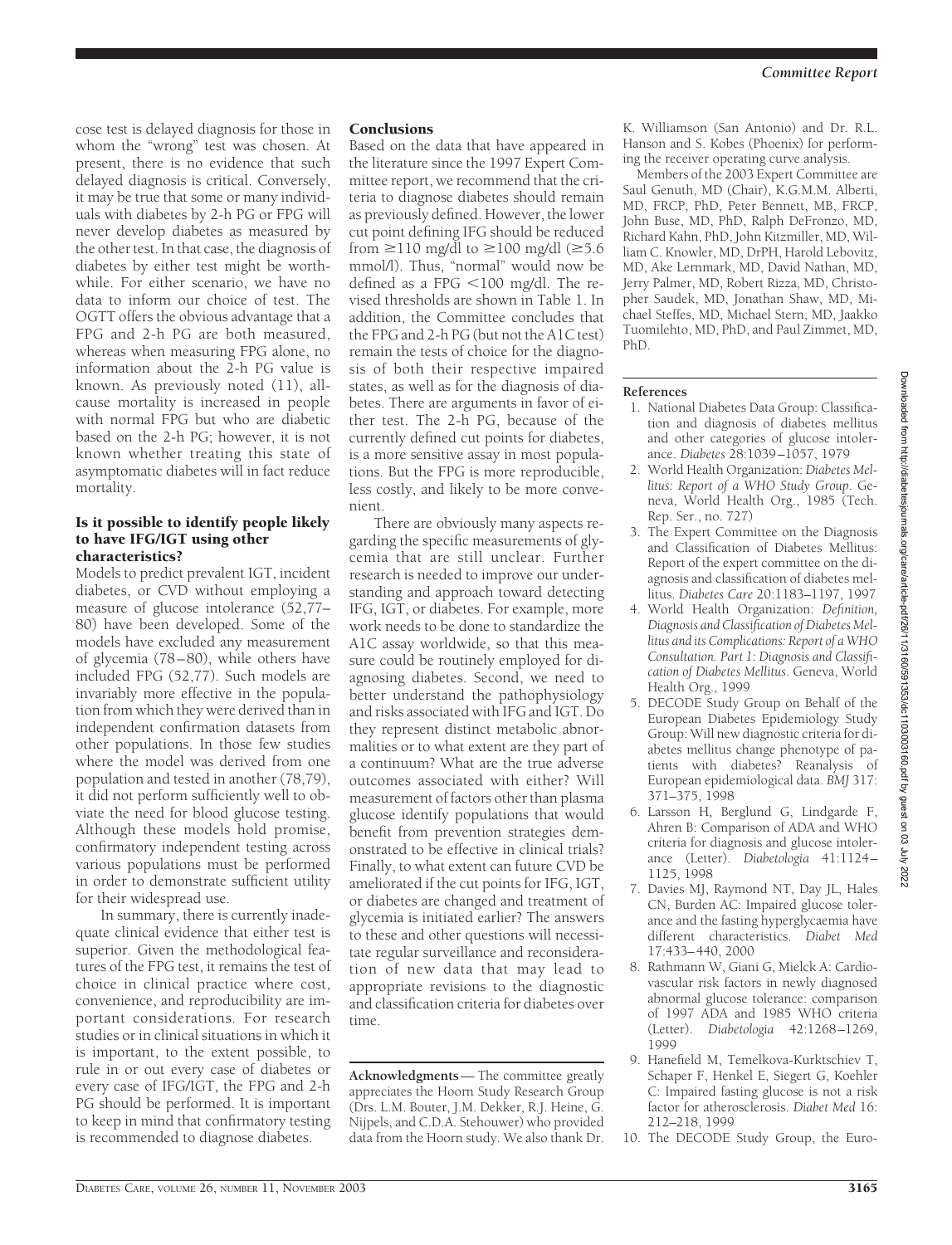pean Diabetes Epidemiology Group: Glucose tolerance and cardiovascular mortality: comparison of fasting and 2-hour diagnostic criteria. *Arch Intern Med* 161:397–404, 2001

- 11. The DECODE Study Group, on behalf of the European Diabetes Epidemiology Group: Is the current definition for diabetes relevant to mortality risk from all causes and cardiovascuar and noncardiovascular diseases? *Diabetes Care* 26:688– 696, 2003
- 12. Little RR: Glycated hemoglobin standardization: National Glycohemoglobin Standardization Program (NGSP) Perspective (Review). *Clin Chem Lab Med*. In Press
- 13. Peters AL, Davidson MB, Schriger DL, Hasselblad V: A clinical approach for the diagnosis of diabetes mellitus: an analysis using glycosylated hemoglobin levels: Meta-analysis Research Group on the Diagnosis of Diabetes Using Glycated Hemoglobin Levels. *JAMA* 276:1246–1252, 1996
- 14. Rohlfing CL, Little RR, Wiedmeyer H, England JD, Madsen R, Harris MI, Flegal KM, Eberhardt MS, Goldstein DE: Use of GHb ( $HbA_{1c}$ ) in screening for undiagnosed diabetes in the U. S. population. *Diabetes Care* 23:187–191, 2000
- 15. Wang W, Lee ET, Fabsitz R, Welty TK, Howard BV: Using  $HbA_{1c}$  to improve efficacy of the American diabetes association fasting plasma glucose criterion in screening for new type 2 diabetes in American Indians. *Diabetes Care* 25: 1365–1370, 2002
- 16. Barr RG, Nathan DM, Meigs JB, Singer DE: Tests of glycemia for the diagnosis of type 2 diabetes mellitus. *Ann Intern Med* 137:263–272, 2002
- 17. Ko G, Chan J, Yeung V, Chow C, Tsang L, Li J, So W, Wai H, Cockram C: Combined use of a fasting plasma glucose concentration and  $HbA_{1c}$  or fructosamine predicts the likelihood of having diabetes in highrisk subjects. *Diabetes Care* 21:1221– 1225, 1998
- 18. Tuomilehto J, Lindström J, Eriksson JG, Valle TT, Hämäläinen H, Ilanne-Parikka P, Keinänen-Kiukaanniemi S, Laakso M, Louheranta A, Rastas M, Salminen V, Uusitupa M: Prevention of type 2 diabetes mellitus by changes in lifestyle among subjects with impaired glucose tolerance. *N Engl J Med* 344:1343–1350, 2001
- 19. Diabetes Prevention Program Research Group: Reduction in the incidence of type 2 diabetes with lifestyle intervention or metformin. *N Engl J Med* 346:393–403, 2002
- 20. Wenying Y, Lixiang L, Jimevu Q, Zhiqing Y, Haicheng P, Guofeng H, et al: The preventative effect of acarbose and metformin on the progression to diabetes mellitus in the IGT population: a 3 year

multicenter prospetive study. *Clin J Endocrinol Metab* 17:131–135, 2001

- 21. Chiasson JL, Josse Rg, Gomis R, Hanefeld M, Karasik A, Laakso M: Acarbose for prevention of type 2 diabetes mellitus: the STOP-NIDDM randomized trial. *Lancet* 359:2072–2077, 2002
- 22. Buchanan TA, Xiang AH, Peters RK, Kjos SL, Marroquin A, Goico J, Ochoa C, Tan S, Berkowitz K, Hodis HN, Azen SP: Preservation of pancreatic  $\beta$ -cell function and prevention of type 2 diabetes by pharmacological treatment of insulin resistance in high-risk Hispanic women. *Diabetes* 51: 2796–2803, 2002
- 23. Rusforth NB, Bennett PH, Miller M: Fasting and two-hour post-blood glucose levels for the diagnosis of diabetes: the relationship between glucose levels and complications of diagetes in the Pima Indians. *Diabetologia* 16:373–379, 1970
- 24. Zimmet P, Whitehouse S: Bimodality of fasting and two-hour glucose tolerance distributed in a Micronesian population. *Diabetes* 27:793–800, 1970
- 25. Smith NL, Barzilay JI, Shaffer D, Savage PJ, Heckbert SR, Kuller LH, Kronmal RA, Resnick HE, Psaty BM: Fasting and 2-hour postchallenge serum glucose measures and risk of incident cardiovascular events in the elderly: the Cardiovascular Health Study. *Arch Intern Med* 162:209– 216, 2002
- 26. Gabir MM, Hanson RL, Dabelea D, Imperatore G, Roumain J, Bennett PH, Knowler WC: The 1997 American Diabetes Association and 1999 World Health Organization criteria for hyperglycemia in the diagnosis and prediction of diabetes. *Diabetes Care* 23:1108–1112, 2000
- 27. Harris MI, Eastman RC, Cowie CC, Flegal KM, Eberhardt MS: Comparison of diabetes diagnostic categories in the U. S. population according to 1997 American Diabetes Association and 1980–1985 World Health Organization diagnostic criteria. *Diabetes Care* 20:1859–1862, 1997
- 28. Shaw JE, Zimmet PZ, Hodge AM, de Courten M, Dowse GK, Chitson P, Tuomilehto J, Alberti KGMM: Impaired fasting glucose: how low should it go? *Diabetes Care* 23:34–39, 2000
- 29. Burtis CA, Ashwood ER: *Tietz Textbook of Clinical Chemistry*. 3rd ed. Philadelphia, W.B. Saunders, 1999, p. 782
- 30. Sacks DB, Bruns DE, Goldstein DE, Maclaren NK, McDonald JM, Parrott M: Guidelines and recommendations for laboratory analysis in the diagnosis and management of diabetes mellitus. *Clin Chem* 48:436–472, 2002
- 31. Unwin N, Shaw J, Zimmet P, Alberti KGMM: Impaired glucose tolerance and impaired fasting glycaemia: the current status on definition and intervention.*Dia-*

*bet Med* 19:708–723, 2002

- 32. Bortheiry AL, Malerbi DA, Franco LJ: The ROC curve in the evaluation of fasting capillary blood glucose as a screening test for diabetes and IGT. *Diabetes Care* 17: 1269–1272, 2002
- 33. Dyson PA, Hammersley MS, Morris RJ, Holman RR, Turner RC: The Fasting Hyperglycaemia Study. II. Randomized controlled trial of reinforced healthy-living advice in subjects with increased but not diabetic fasting plasma glucose. *Metabolism* 46 (12 Suppl. 1):50–55, 2002
- 34. Sacks DB: *College of American Pathologists Glycohemoglobic Survey 2002*. Set GH2-A, CAP2000
- 35. Coutinho M, Gerstein HC, Wang Y, Yusuf S: The relationship between glucose and incident cardiovascular events: a metaregression analysis of published data from 20 studies of 95,783 individuals followed for 12.4 years. *Diabetes Care* 22:233–240, 1997
- 36. Balkau B, Bertrais S, Ducimetiere P, Eschwege E: Is there a glycemic threshold for mortality risk? *Diabetes Care* 22:696– 699, 1997
- 37. Bjornholt JV, Erikssen G, Aaser E, Sandvik L, Nitter-Hauge S, Jervell J, Erikssen J, Thaulow E: Fasting blood glucose: an underestimated risk factor for cardiovascular death: results from a 22-year follow-up of healthy nondiabetic men. *Diabetes Care* 22:45–49, 1999
- 38. Fuller JH, Shipley MJ, Rose G, Jarrett RJ, Keen H: Coronary-heart-disease risk and impaired glucose tolerance: the Whitehall study. *Lancet* 1:1373–1376, 1980
- 39. Saydah SH, Miret M, Sung J, Varas C, Gause D, Brancati FL: Postchallenge hyperglycemia and mortality in a national sample of U. S. adults. *Diabetes Care* 24: 1397–1402, 2001
- 40. Eschwege E, Charles MA, Simon D, Thibult N, Balkau B: From policemen to policies: what is the future for 2-h glucose? The Kelly West Lecture, 2000. *Diabetes Care* 24:1945–1950, 2001
- 41. de Vegt F, Dekker JM, Stehouwer CD, Nijpels G, Bouter LM, Heine RJ: Similar 9-year mortality risks and reproducibility for the World Health Organization and American Diabetes Association glucose tolerance categories: the Hoorn Study. *Diabetes Care* 23:40–44, 2000
- 42. de Vegt F, Dekker JM, Ruhe HG, Stehouwer CD, Nijpels G, Bouter LM, Heine RJ: Hyperglycaemia is associated with allcause and cardiovascular mortality in the Hoorn population: the Hoorn Study. *Diabetologia* 42:926–931, 1999
- 43. The DECODE Study Group, European Diabetes Epidemiology Group: Diabetes Epidemiology: Collaborative analysis Of Diagnostic criteria in Europe: glucose tolerance and mortality: comparison of